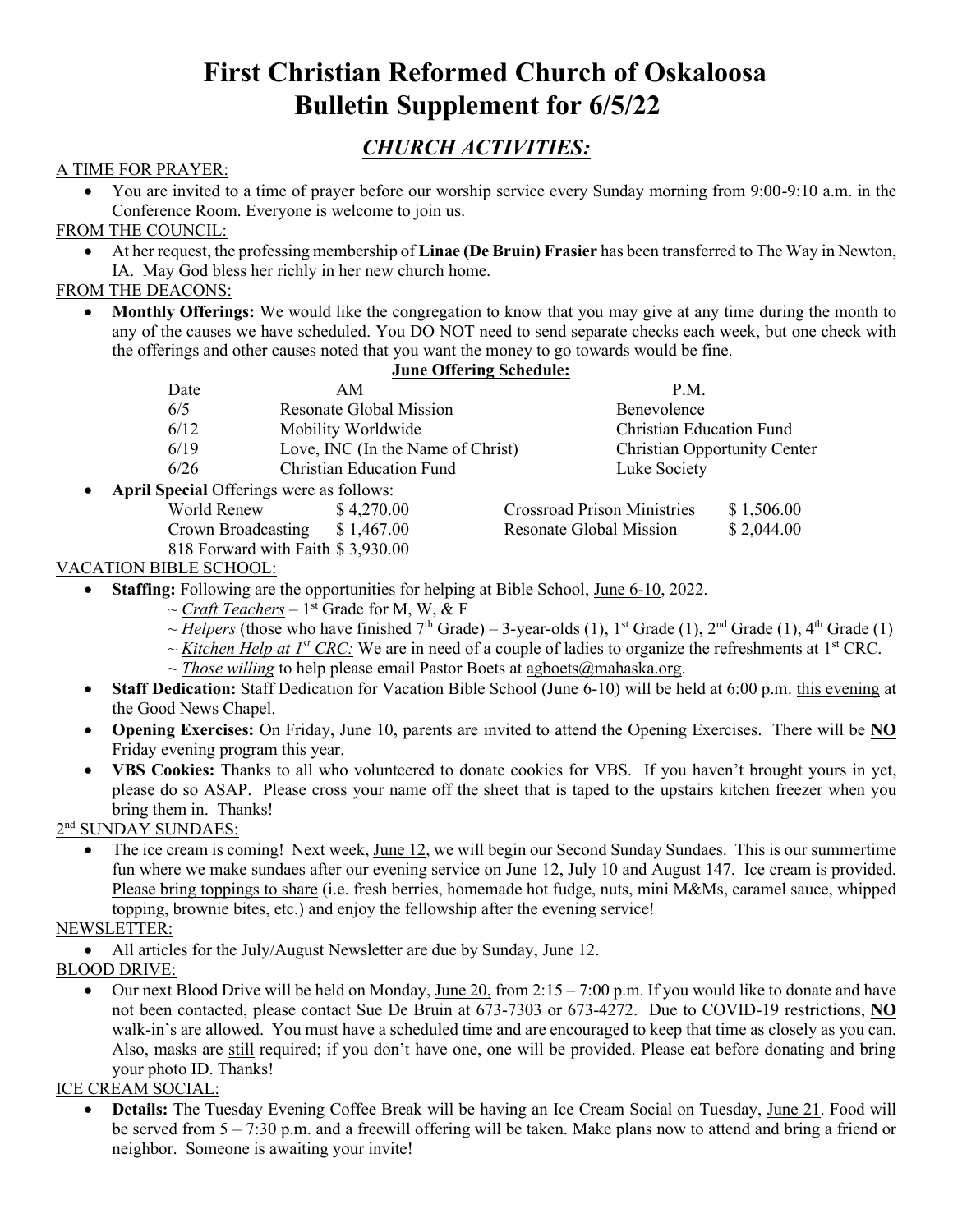• **Sign-Up Sheet:** There is a sign-up sheet on the Information Center Table for Food Donations, please take a moment to look it over and sign-up.

INFORMATION CENTER REPORTS:

• 1) Helfer's Prayer Letter 2) Schering's Pacific Island Ministry Report

3) De Young's Prayer Letter BIRTHDAYS/ANNIVERSARIES:

|           | THIDA I S/ANNI V ENSANIES. |                                             |
|-----------|----------------------------|---------------------------------------------|
| $\bullet$ | June 5                     | $=$ Collin Covey, Levi De Bruin (Ben)       |
|           | June 6                     | = Paul Van Donselaar                        |
|           | June 7                     | $=$ Ken Hol                                 |
|           | June 8                     | $=$ Lana De Groot, Shelly Grubbs            |
|           | June 9                     | $=$ Kyle De Ronde, Pam Veenstra             |
|           |                            | Arvin & Dena Van Engelenhoven               |
|           | June 10                    | $=$ Christie Meyer                          |
|           |                            | Kurtis & Lisa De Bruin, Alex & Amy Fynaardt |
|           | June 11                    | $=$ Brynlee De Bruin (Adam)                 |
|           | <b>HAE MEULO</b>           |                                             |

### OFFICE NEWS:

• Due to my helping with music at VBS this week, the office will be opening at 10:00 instead of 9. Thanks! LOST AND FOUND:

• A set of keys has been turned into the office. Please see Sue to identify and claim.

### *REQUESTED ANNOUNCEMENTS:*

### PEACH & PECAN FUNDRAISER:

• Youth for Christ's Peach/Pecan Fundraiser is back! This year we are offering Cinnamon Sugar Pecans! You can pre-order now either by mailing in an order form (available on the Information Center table) with a check or you can order online at [https://sciyfc.givingfuel.com/peaches.](http://mail.mahaska.org/cgi-bin/sqwebmail?timestamp=1653406480&md5=NZ94Zxx557tphRQcy%2Baeyw%3D%3D&redirect=https%3A%2F%2Fsciyfc.givingfuel.com%2Fpeaches) More details about the fundraiser are on the order form. PLEASE NOTE: There will only be 1 shipment of Peaches/Pecans this year and they will be coming the week of July 11. Pre-Orders are due by July 1.

### ADVANCE NOTICE:

Love, INC has announced the date for Mahaska Connect 2022. It will be held on Saturday, Nov. 5. More details will be coming in the months ahead.

### FROM CRC NEWS:

- **From** *The Banner*: *The Banner*, the magazine of the CRC, will send news, features, and columns straight to your email inbox! Sign up for the weekly e-newsletter by visiting [www.thebanner.org/signup.](http://www.thebanner.org/signup) While you're there, you can sign up to receive *The Banner* print magazine straight to your door as well!
- **From ReFrame Ministries**:
	- ~ *Sharing Your Faith Relies on the Holy Spirit:* The events of Pentecost are significant for our ability to share our faith still today. Join Groundwork as we study this story in Luke 24:45-49, John 15:26-27, Acts 1:4-5, Acts 2:1- 41, and Acts 10:44-48 and discover the power the Holy Spirit provides us to follow Jesus command to share our faith and make disciples for Him. Listen now at [www.GroundworkOnline.com](http://www.groundworkonline.com/) and subscribe to Groundwork's weekly emails for future episodes.
	- ~ *Understanding Pentecost:* Check out the new kids' devotion at [www.kidscorner.net.](http://www.kidscorner.net/) The Spirit came in a powerful way and filled the people. That's because we serve a powerful God! The wind and fire are symbols for God's presence. Listen now at [www.kidscorner.net](http://www.kidscorner.net/) and check out all the new content.
- **From CRC Communications:** Gather with Reformed believers from across the continent August 4-6 at Tinley Park, near Chicago, for Inspire 2022. Worship, learn, find fellowship, and be refreshed! Learn more and register at [www.crcna.org/inspire.](http://www.crcna.org/inspire)
- **Faith Practice Reflection Tip:** Reflection and Discussion Starter—the Practice of Wonder: Read Acts 2:1-21 and ponder or discuss the following questions. On this Pentecost Sunday, what do you wonder about the Acts 2 story? What surprises you or fills you with awe? How might you have reacted if you were part of the international crowd in Jerusalem and you heard the Gospel message for the first time in your own language? (For more on faith practices from Faith Formation Ministries, visit bit.ly/FaithPracticesProject)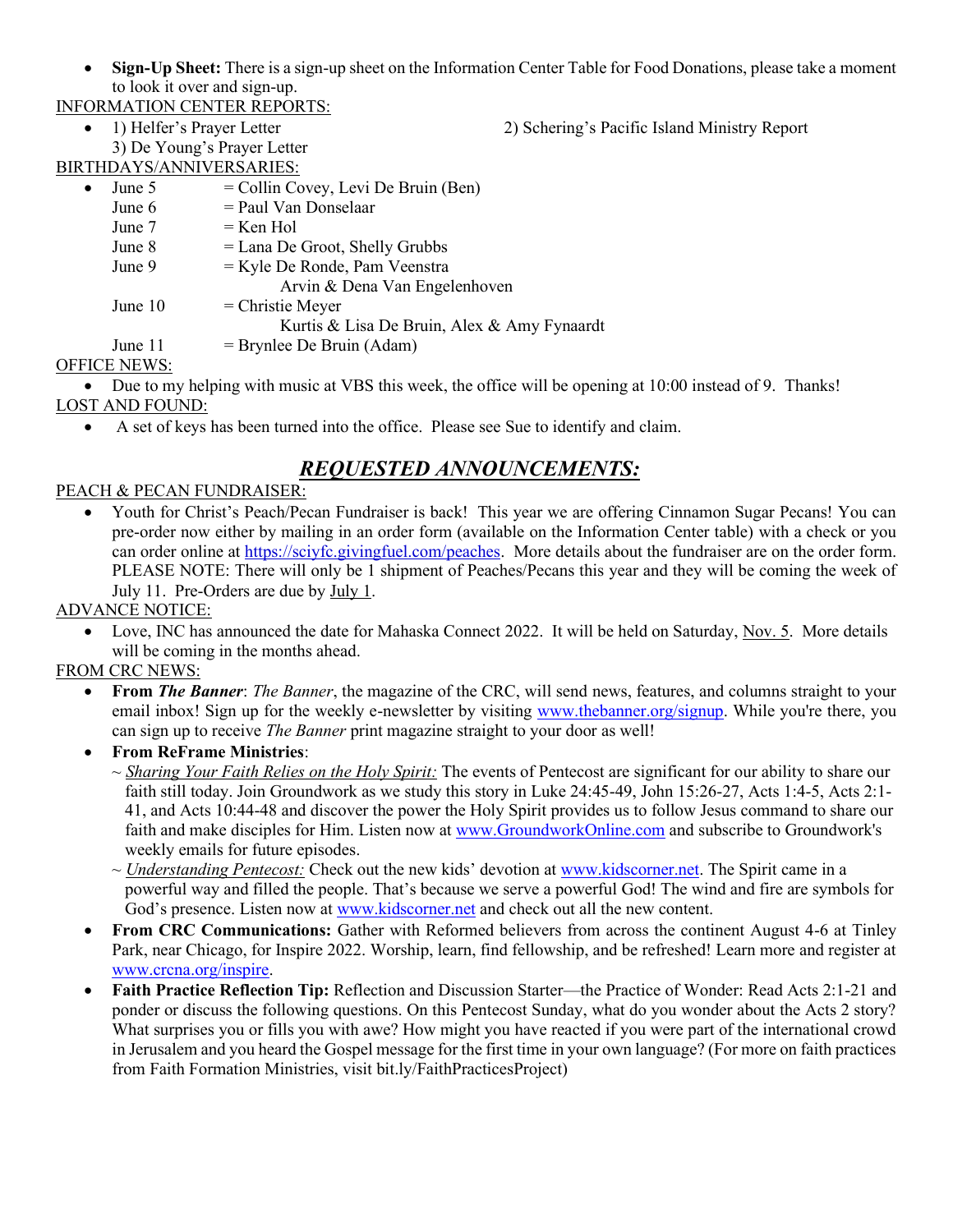## – June's Right Now Media Recommendation –

To encourage greater use of our church's Right Now Media subscription, Pastor Jon is going to recommend a new video/resource for the congregation each month. For the month of June as we celebrate Pentecost, Pastor Jon recommends these two series connected to the Holy Spirit.

- **Micah's Fruit of the Spirit** Micah's Super Vlog is an animated Christian comedy about a boy named Micah, who learns (sometimes the hard way!) how to be a better follower of Jesus. Using his video log (vlog for short) he shares his thoughts on his friends, teachers, and scriptures. Target Audience: 8-12 years old. (9 videos, 2-3 minutes each, Activity Pack available for download)
- *Who Is the Holy Spirit* **by Sinclair Ferguson -** Although the Holy Spirit is sometimes the forgotten Person of the Trinity, His presence and work is found throughout redemptive history. In this twelve-message series, Dr. Sinclair Ferguson traces the work of the third person of the Trinity through Scripture - from creation to the work of Christ to His dwelling in our hearts today. Along the way, he sheds light on the vital role the Holy Spirit serves. Dr. Ferguson's goal is to help us know the Holy Spirit as a person, in addition to knowing of His power and work within us.

Target Audience: Adult (12 videos, 25 minutes each, Study Guide available for download)

If there are other videos/resources that you have enjoyed or been edified by from Right Now Media, let Pastor Jon know and he may share your recommendation to the congregation.

\*\*\*\*\*\*\*\*\*\*\*\*\*\*\*\*\*\*\*\*\*\*\*\*\*\*\*\*\*\*\*\*\*\*\*\*\*\*\*\*\*\*\*\*\*\*\*\*\*\*\*\*\*\*\*\*\*\*\*\*\*\*\*\*\*\*\*\*\*\*\*\*\*\*\*\*\*

### *"Ode to a VBS Worker"* by Sharon Shelton

My dishes went unwashed today, I didn't touch a bed; The kids and dad just had to go a little underfed.

But there's a real good reason for this overwhelming mess, And that's because it's time again for my church's VBS.

My dishes and my beds, you know, will always wait for me; But those little children there at church won't wait that patiently.

For they are growing up right now before our very eyes, And I must do my part to see their souls' need supplied.

I'm tired and weary now, it's true, and just a bit undone; But, thank you God, for Your small friends. I love them everyone.

Lord, give me strength and patience, and a heart that's full of cheer. That you might find me once again in VBS next year.